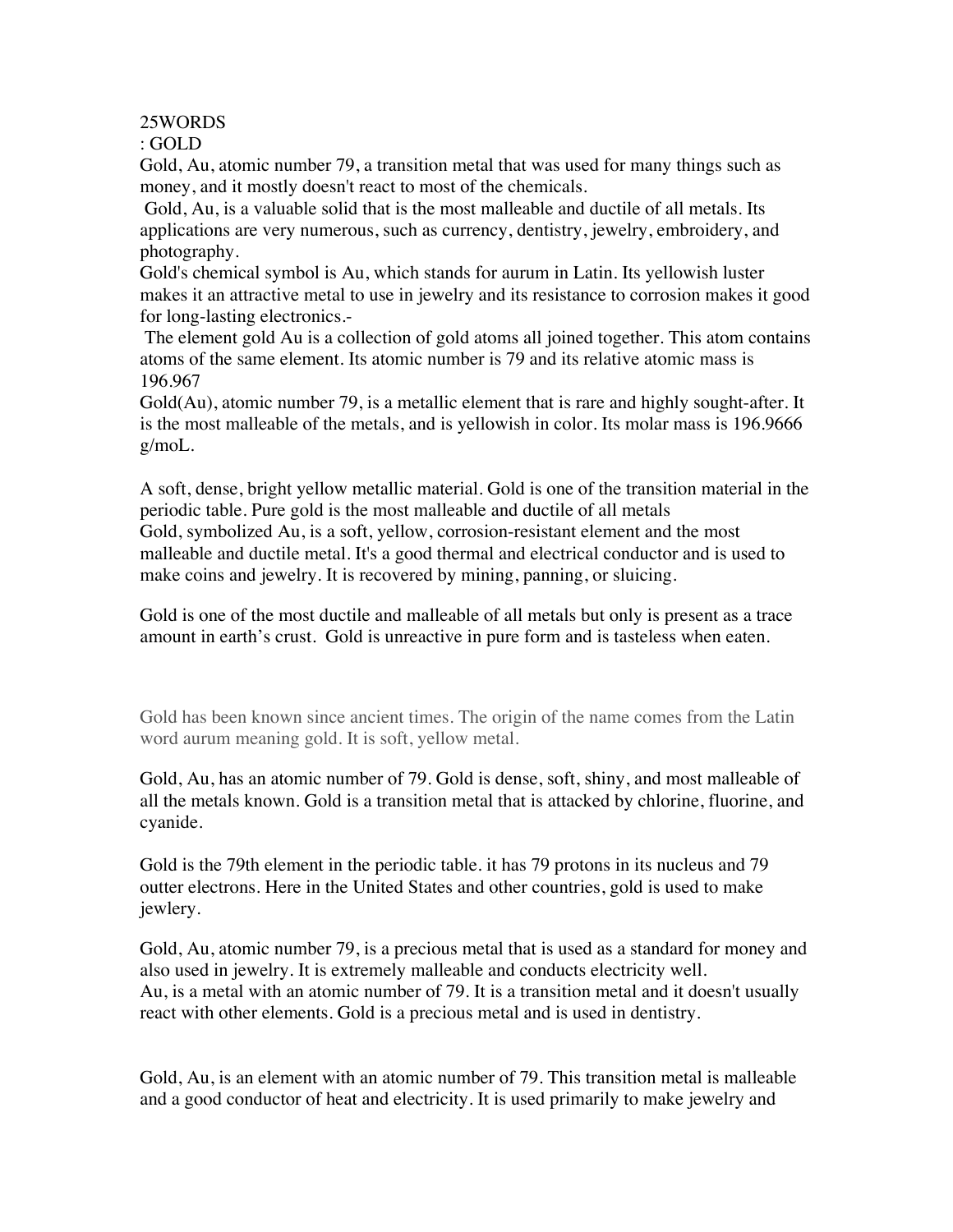electronics.

Gold is a chemical element that has the atomic number, 79. For many centuries, it has been a high sought-after metal which has been used as money and jewelry. Gold is metallic with a yellow color when in a mass, but when finely divided it may be black, ruby, or purple. Nearly two-thirds of the world's output of gold comes from Africa.

The atomic number for gold is 79 and its atomic mass is 196.96. It is very ductile and malleable. Gold is a good conductor of both heat and electricity. Gold dissolves in alkaline solutions of potassium or sodium cyanide.

Gold, symbol Au, is a soft yellow element. It is a good thermal and electrical conductor and has an atomic number of 79 and an atomic weight of 196.967.

 Gold; it's chemical symbol is Au and it's the most malleable and ductile of the known metals. Gold is the highly sought-after because of it's valuable uses.

 Gold symbol on the periodic table is Au that was used because of its Latin name aurum. It is an expensive metal, with a high boiling point, that is used as money and/ or jewelry.

gold; Gold, Au, is a transition metal that can form trivalent and univalent cations during solvation. It does not react with most chemicals, but can be attacked by other elements such as cyanide and chlorine.

Gold is a chemical element with the symbol Au and an atomic number 79. It is a highly sought-after precious metal which, for many centuries, has been used as money Gold; Gold, Au, is a chemical element and atomic number 79. It is a highly sought-after precious metal which has been used as money, a store of value and in jewelery. Gold is the chemical element with the symbol Au, and an atomic number of 79. Gold is dense, soft, shiny, and highly sought-after, the most malleable and ductile of the known metals

Gold has seventy-nine protons and is a transition metal. Gold is highly ductile and can be formed into to sheets without being shattered or cracked.

Gold is a mineral and an element in the transmetal area of the periodic table. Gold is used alot on jewelry. Gold has an atomic mass of approximatly 197

Gold (Au;  $Z=79$ ) is a precious transitional metal that is shiny and malleable. It can form cations, and is unreactive with most chemicals including oxygen. Gold dissolves in mercury and can be attacked by cyanide.

Gold, Au, is one of the most precious metals in the world. It is very malleable, so it can be used in jewelry, or beaten into very thin sheets, called "gold leaf".